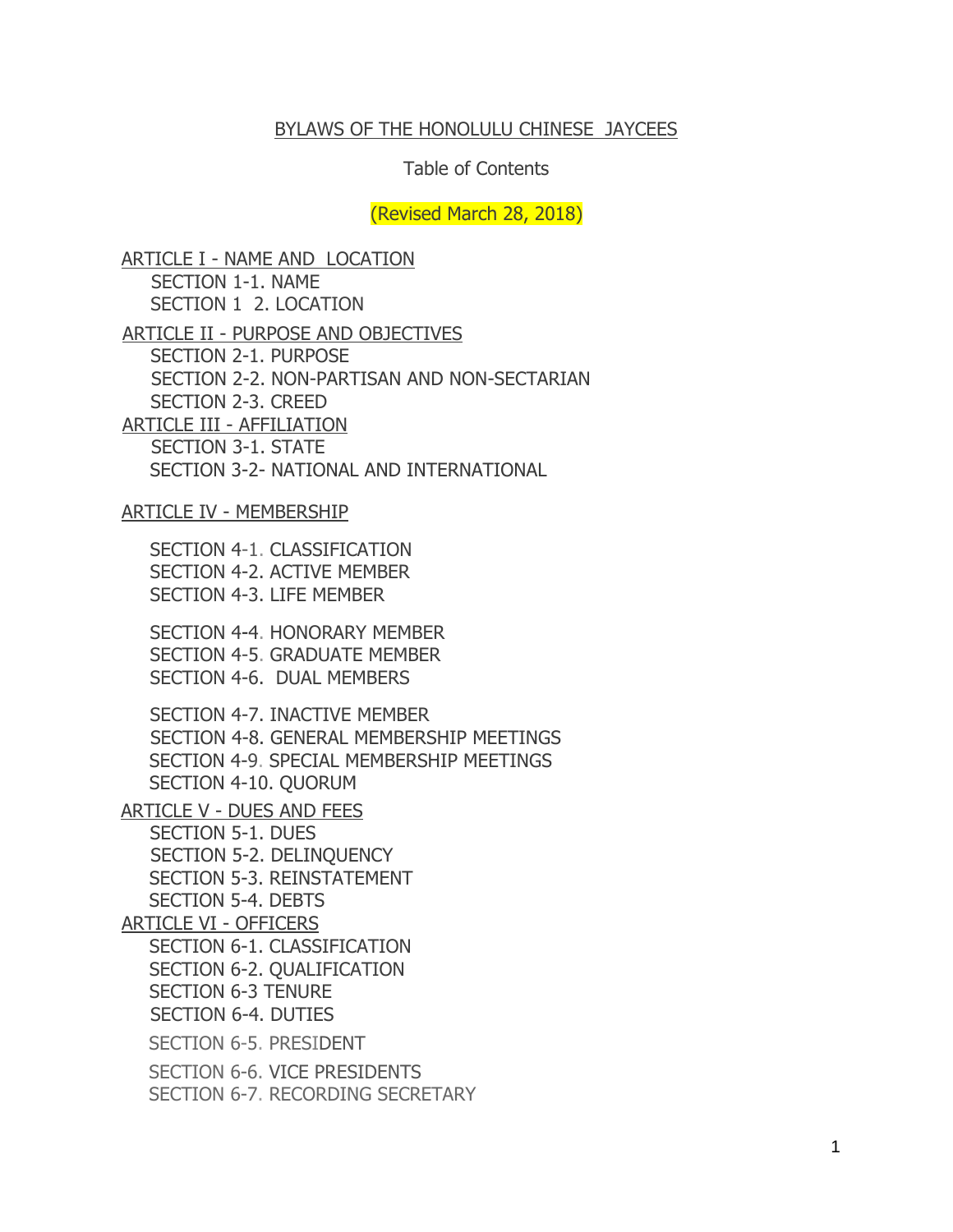SECTION 6-8. COMMUNICATIONS LIAISON SECTION 6-9. TREASURER SECTION 6-10. LEGAL COUNSEL SECTION 6-11. CHAPLAIN SECTION 6-12. IMMEDIATE PAST PRESIDENT ARTICLE VII - BOARD OF DIRECTORS SECTION 7-1. COMPOSITION SECTION 7-2. POWERS SECTION 7-3 QUALIFICATION SECTION 7-4. TENURE SECTION 7-5. VACANCY SECTION 7-6. REGULAR BOARD MEETINGS SECTION 7-7. SPECIAL BOARD MEETINGS SECTION 7-8. QUORUM SECTION 7-9. INATTENDANCE AT BOARD MEETINGS SECTION 7-10. DIRECTORS SECTION 7-11. IMPEACHMENT SECTION 7-12. NUMBER OF DIRECTORS ARTICLE VIII - EXECUTIVE COMMITTEE SECTION 8-1. COMPOSITION SECTION 8-2. POWERS SECTION 8-3. MEETINGS SECTION 8-4. QUORUM ARTICLE IX - COMMITTEES SECTION 9-1. GENERAL SECTION 9-2. STANDING AND SPECIAL COMMITTEES SECTION 9-3. FINANCE COMMITTEE SECTION 9-4. BYLAWS REVIEW COMMITTEE SECTION 9-5. LONG RANGE PLANNING COMMITTEE SECTION 9-6. hHEALTHY BABY CONTEST STEERING COMMITTEE ARTICLE X - ELECTIONS

SECTION 10-1. ELECTION MEETING SECTION 10-2. NOMINATION COMMITTEE SECTION 10-3. DUTIES OF THE NOMINATION COMMITTEE SECTION 10-4. VOTING SECTION 10-5. ELECTION COMMITTEE SECTION 10-6. ORDER SECTION 10-7. RESULTS SECTION 10-8. CONSENT ARTICLE XI - ANNUAL STATE CONVENTION SECTION 11-1. DELEGATES

SECTION 11-2. EXPENSES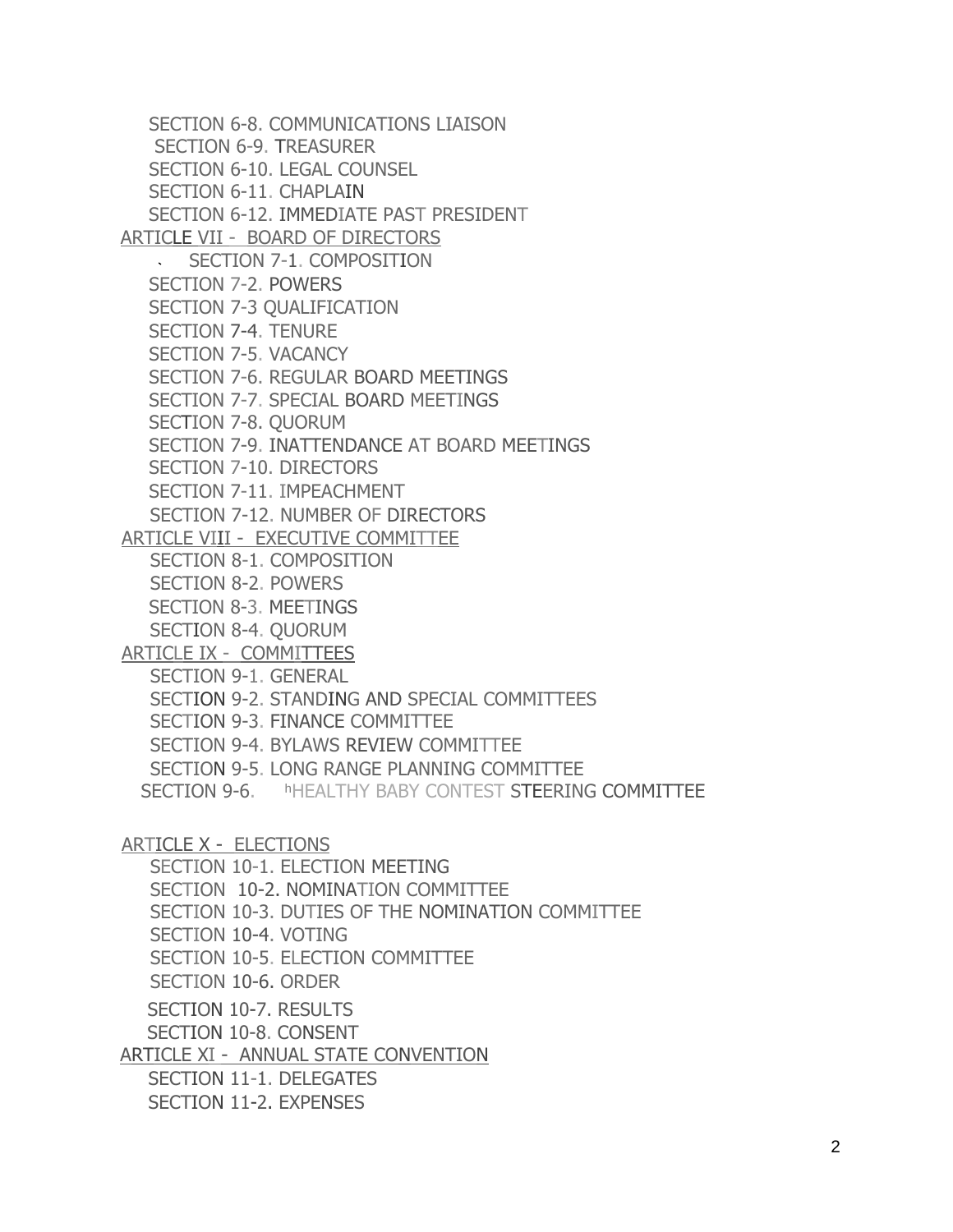ARTICLE XII - STATE BOARD MEETING SECTION 12.1. REPRESENTATION SECTION 12.2. EXPENSES ARTICLE XIII - FISCAL YEAR

ARTICLE XIV - INSIGNIA

SECTION 14-2. INSIGNIA

ARTICLE XV - RULES OF PROCEDURE

SECTION 15-1 ROBERT'S RULES OF ORDER SECTION 15-2. AVAILABILITY OF BYLAWS

ARTICLE XVI - AMENDMENT

ARTICLE XVII - CONFLICT WITH BYLAWS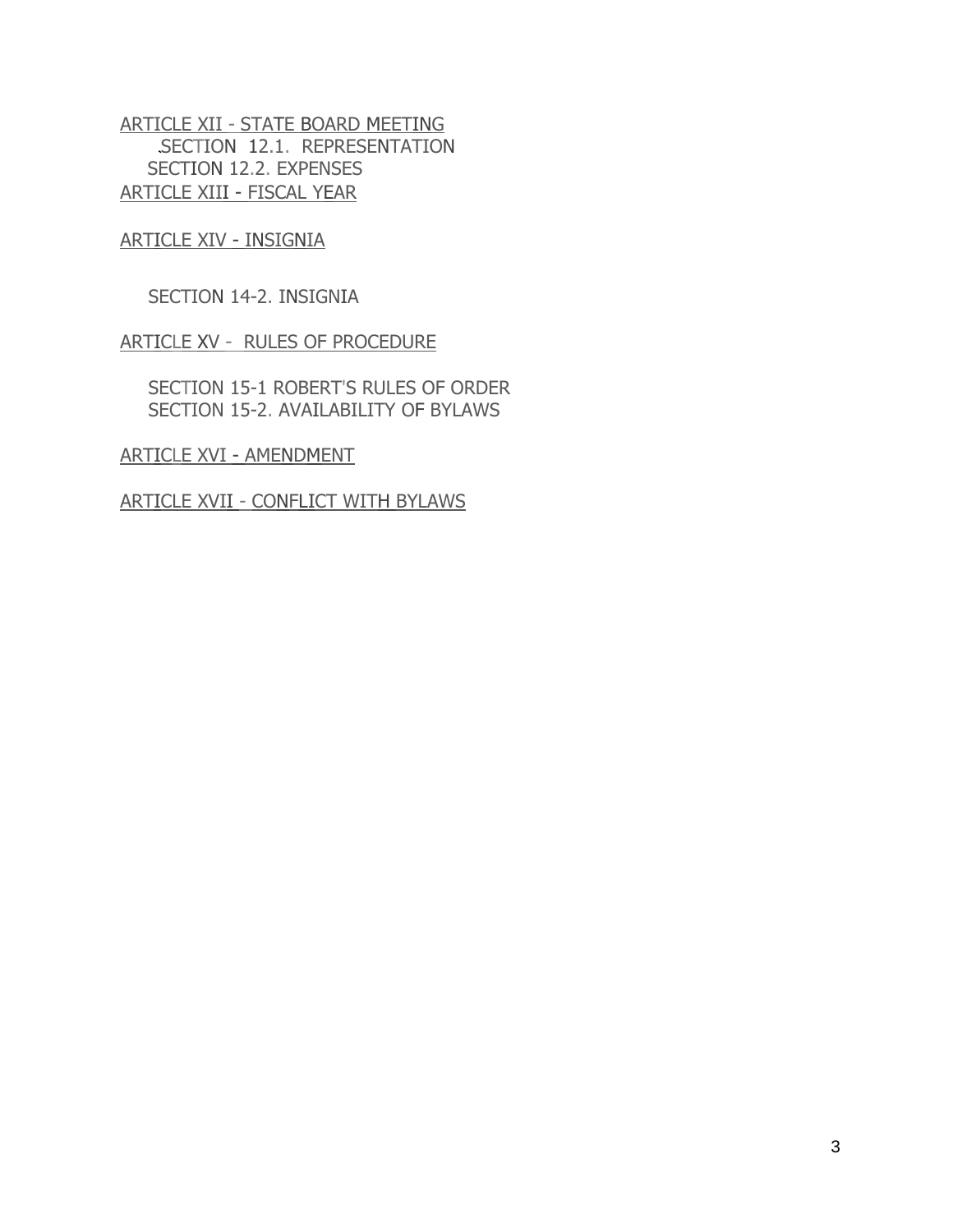## **BYLAWS OF THE HONOLULU CHINESE JAYCEES**

ARTICLE I - NAME AND LOCATION

SECTION 1-1. NAME. This corporation shall be known as Honolulu Chinese Jaycees, hereinafter referred to as the "Corporation".

SECTION 1-2. LOCATION. The office of the Corporation shall be located in the City and County of Honolulu, State of Hawaii, or in such location as the Board of Directors shall from time to time determine.

#### ARTICLE II PURPOSE AND OBJECTIVES

SECTION 2-1. PURPOSE. The Corporation shall be a nonprofit corporation, organized for such educational and charitable purposes as will promote and foster the growth and development of young people's organizations in the State of Hawaii, designed to inculcate in the individual membership of such organization a spirit of genuine Americanism and civic interest, and as a supplemental educational institution to provide them with opportunity for personal development and achievement and an avenue for intelligent participation by young people in the affairs of their community, state, and nation, and to develop true friendship and understanding among young people of all nations.

SECTION 2-2. NON-PARTISAN AND NON- SECTARIAN. This Corporation shall be non-partisan, non-discriminatory by sex or race, and nonsectarian.

SECTION 2-3. CREED. The Creed shall be:

WE BELIEVE:

That faith in God gives meaning and purpose to human life; That the brotherhood of man transcends the sovereignty of nations; That economic justice can best be won by free men through free enterprise; That government should be of laws rather than of men; That earth's great treasure lies in human personality; And that service to humanity is the best work of life.

ARTICLE III - AFFILIATION

SECTION 3-1. STATE. The Corporation shall be affiliated with the Hawaii Jaycees and is subject to the Constitution and Bylaws of said Hawaii States Jaycees insofar as they affect or prescribe the function of local chapter in the State of Hawaii.

SECTION 3-2. NATIONAL AND INTERNATIONAL. The Corporation shall be further affiliated with The United States Junior Chamber and Junior Chamber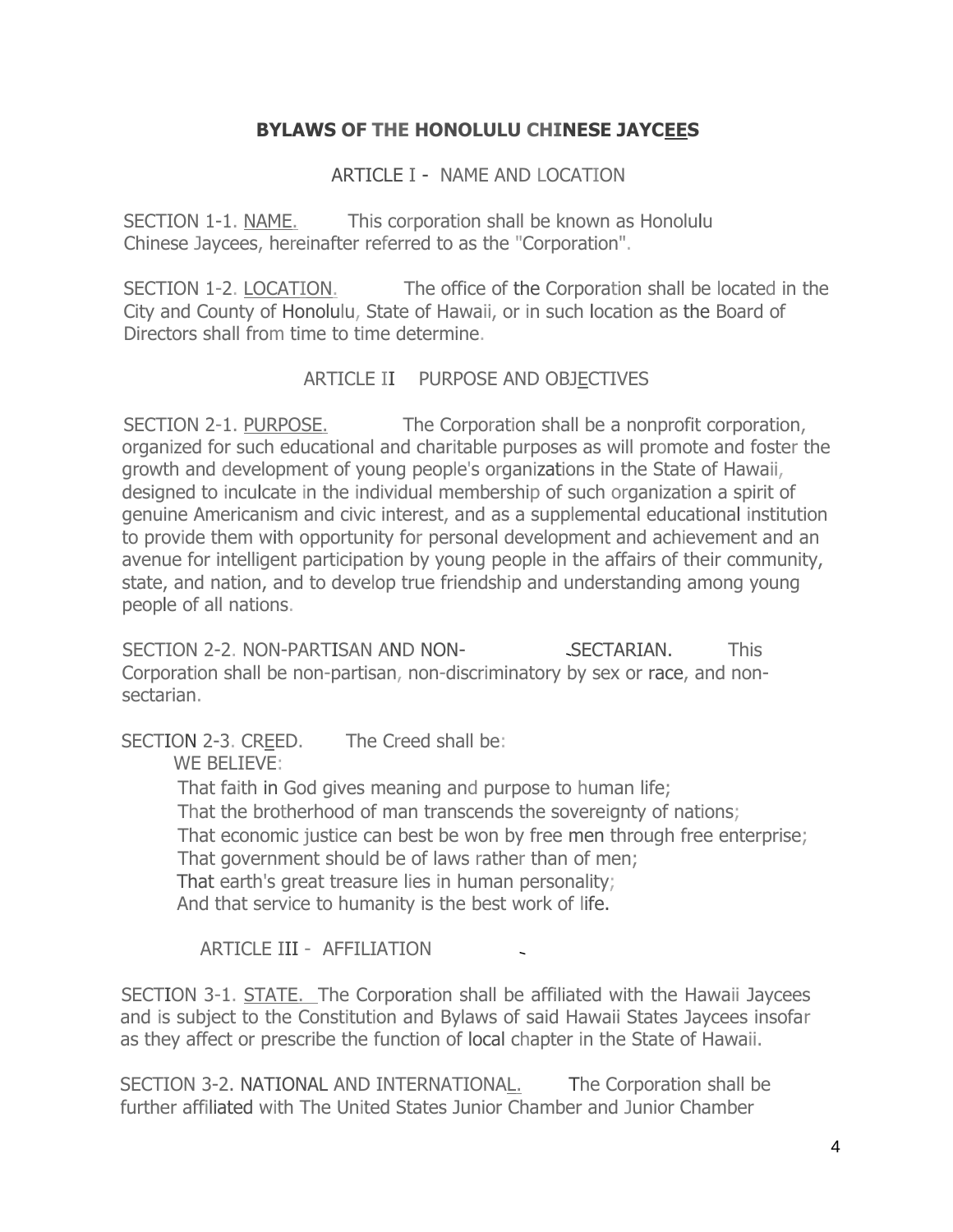International.

# ARTICLE IV - MEMBERSHIP

SECTION 4-1. CLASSIFICATION. Membership in the corporation shall include six (6) classes as follows:

- A. Active Member;
- B. Life Member;
- C. Honorary Member;
- D. Graduate Member;
- E. Dual Member with Chinese Chamber of Commerce of Hawaii, and
- F. Inactive Member.

SECTION 4-2. ACTIVE MEMBER. An active member shall be an individual of good moral character between eighteen (18) and forty (40) years inclusive, who shall have proven interest in the Corporation by fulfilling the requirements herein established and who has paid dues as provided by these Bylaws.

A. A prospective member shall submit written application to the Board of Directors for membership in the Corporation, stating the applicant's name, date of birth., residence address, employer, business address and such other information as the Board of Directors may require. In addition, the applicant shall agree to abide by the Articles of Incorporation. Bylaws and policies of the Corporation. The new membership dues for the year shall accompany each application. Said new membership dues shall be refunded if the applicant is denied membership in the Corporation. The full amount of the dues is to be paid notwithstanding when the applicant applies for membership.

B. The membership committee shall present the applicants to the Board of Directors for approval. In order to insure that each applicant is fully appraised of the aims, purposes, and procedures of the Corporation, the Board of Directors shall establish a minimum program of activities during which time the applicant must successfully complete a period of not less than two (2) months before being approved by a two-thirds (2/3) vote of the Board of Directors to full membership.

C. The membership committee shall notify each applicant of the election results in writing.

SECTION 4-3. LIFE MEMBER. All Past Presidents who have successfully completed the full term of their presidency shall, upon written notification by such Past Presidents, be granted life membership in the Corporation. The payment of dues shall be waived.

SECTION **4-4.** HONORARY MEMBER. Honorary membership maybe conferred by a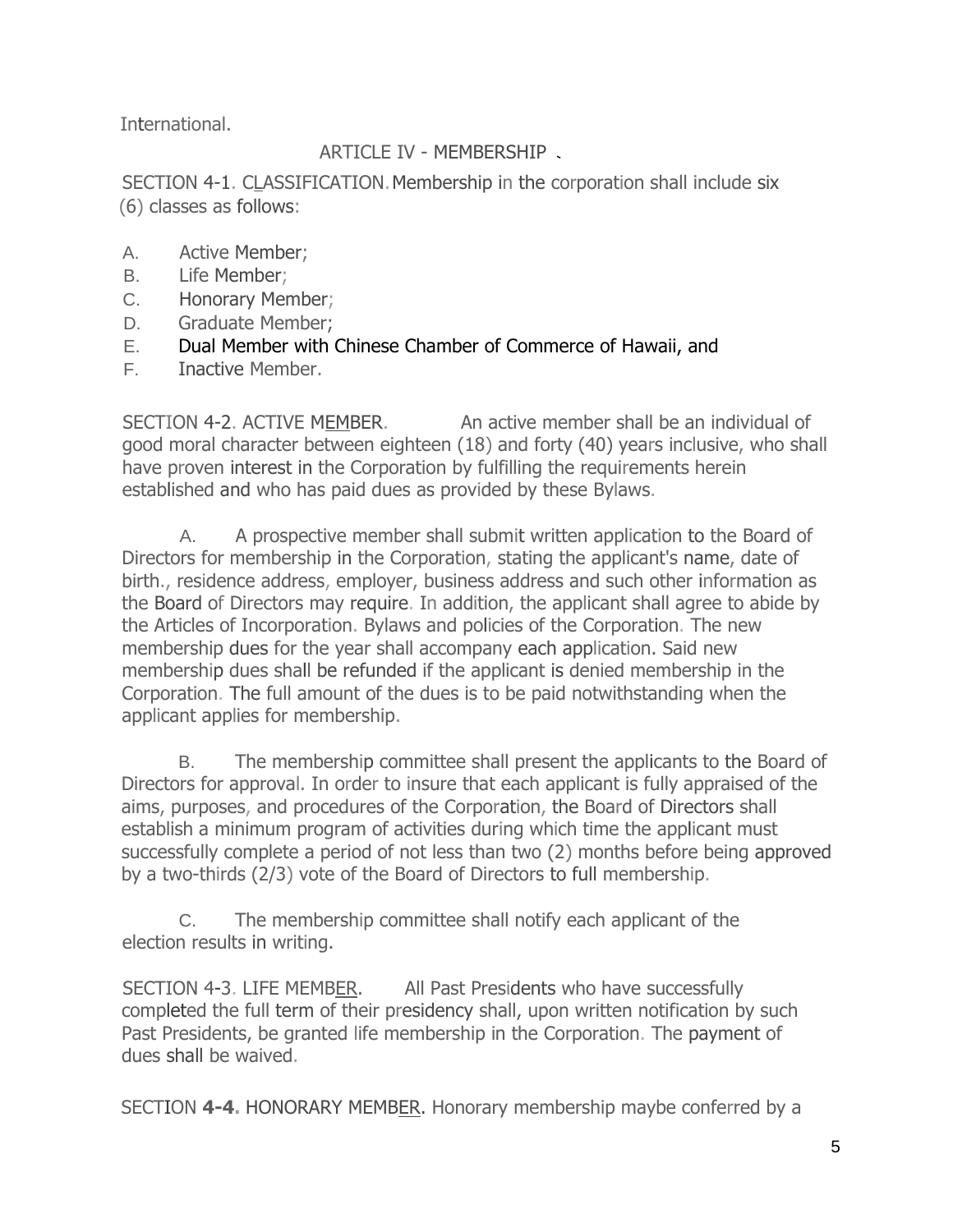two-thirds (2/3) vote of the Board of Directors upon outstanding cause shown or upon dedicated service to the Corporation, and such deserving individual is not eligible for active membership. Upon approval by the Board of Directors and payment of honorary membership dues (as stated in Section 5-1, *supra)*, such member shall be considered an honorary member without voting and any other usual privileges of the active membership.

SECTION 4-5. GRADUATE MEMBER. An active member who attains the age of forty-one (41) who wishes to maintain continued interest in the Corporation may secure graduate membership status by application to the Board of Directors in writing. Upon majority approval by the Board of Directors and payment of graduate membership dues (as stated in Section 5-1, *supra)*, such member shall be considered a graduate member without voting privilege and any other usual privileges of the active membership.

SECTION 4-6. DUAL MEMBER WITH CHINESE CHAMBER OF COMMERCE OF HAWAII. The Board of Directors may recommend an Active Member to dual membership with the Chinese Chamber of Commerce of Hawaii.

SECTION 4-7. INACTIVE MEMBER. Any member not residing on the Island of Oahu, may secure a leave of absence by application to the Board of Directors in writing stating the reason for such a request. Upon majority approval by the Board of Directors and payment of inactive membership dues (as stated in Section 5-1, supra), such member shall be considered an Inactive Member without voting and any other usual privileges of the active membership.

SECTION 4-8. GENERAL MEMBERSHIP MEETINGS. Meetings of the general membership shall be held at least once a month at such time and place as the Board of Directors shall determine. Written notice of such meetings shall be sent to the members at their last known address at least seven (7) days before the date of such meetings by the Communications Liaison or such other person as may be designated by the

President.

SECTION 4-9. SPECIAL MEMBERSHIP MEETINGS. Special membership meetings may be called by the President at such time and place as the President may designate upon written request of one half (1/2) of the Board of Directors. Written notice of such meetings shall be given to members not less than four (4) days in advance, stating the purpose of such meetings.

SECTION 4-10. QUORUM. Ten percent (10%) of the active members shall constitute a quorum at any regular or special membership meeting. If a quorum is not present at any meeting of members, a majority of the members present may adjourn the meeting and reschedule it for another time without further notice.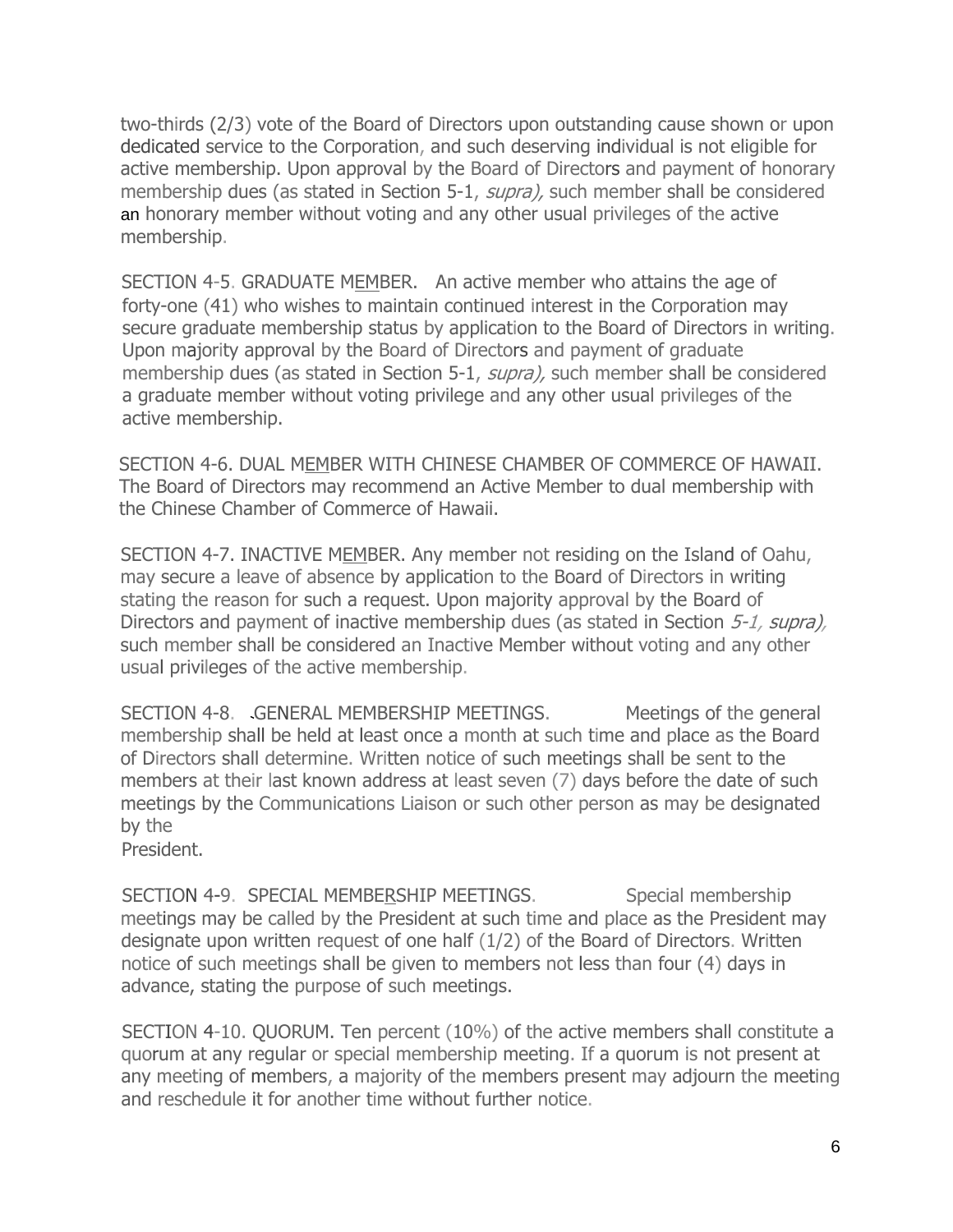## ARTICLE V - DUES AND FEES

SECTION 5-1. DUES. The annual membership dues of the Corporation shall be:

- A New Membership fifty-five dollars  $(\$55)$ :
- B. Renewing Membership fifty dollars (\$50); or
- C. Honorary Membership twenty-five dollars (\$25); or
- D. Graduate Membership twenty-five dollars (\$25); or
- E. Dual Membership 40% of Chinese Chamber of Commerce of Hawaii membership  $+$  \$55 (new member) or  $+$  \$50 (renewing member)
- F. Inactive Membership twenty-five dollars (\$25).

Said dues may be adjusted upon changes in the Hawaii Jaycees and the United States Junior Chamber dues, and as the Board of Directors shall from time to time determine.

SECTION 5-2. DELINQUENCY. The annual membership dues shall be due and payable at the enrollment anniversary of the individual. If such dues remain unpaid by any member for a period of two (2) months without good cause, and the Treasurer has advised such member of his delinquency in writing, such member shall automatically forfeit membership in Corporation.

SECTION 5-3. REINSTATEMENT. A member who forfeits membership in the Corporation because of failure to pay dues may be reinstated by payment of back dues and the reinstatement fee of five dollars (\$5.00).

SECTION 5-4. DEBTS. Debts shall not be contracted or cause to be incurred in the name of the Corporation without first having received the approval of the Board of Directors, either by specific appropriation or an approval of a budget to cover estimated expenses of which such debt is a part; except that in case of emergency, the Treasurer, with the approval of the President may expend not more than twentyfive dollars (\$25.00). All contracts must be reviewed by Legal Counsel. The Treasurer is to keep an account of each project and be an ex officio member of each committee and project.

### ARTICLE VI · OFFICERS

SECTION 6-1. CLASSIFICATION. The officers of the Corporation shall be:

- A. President;
- B. 1st Vice President (aka Executive Vice President);
- C. 2nd Vice President
- D. 3rd Vice President;
- E. 4th Vice President;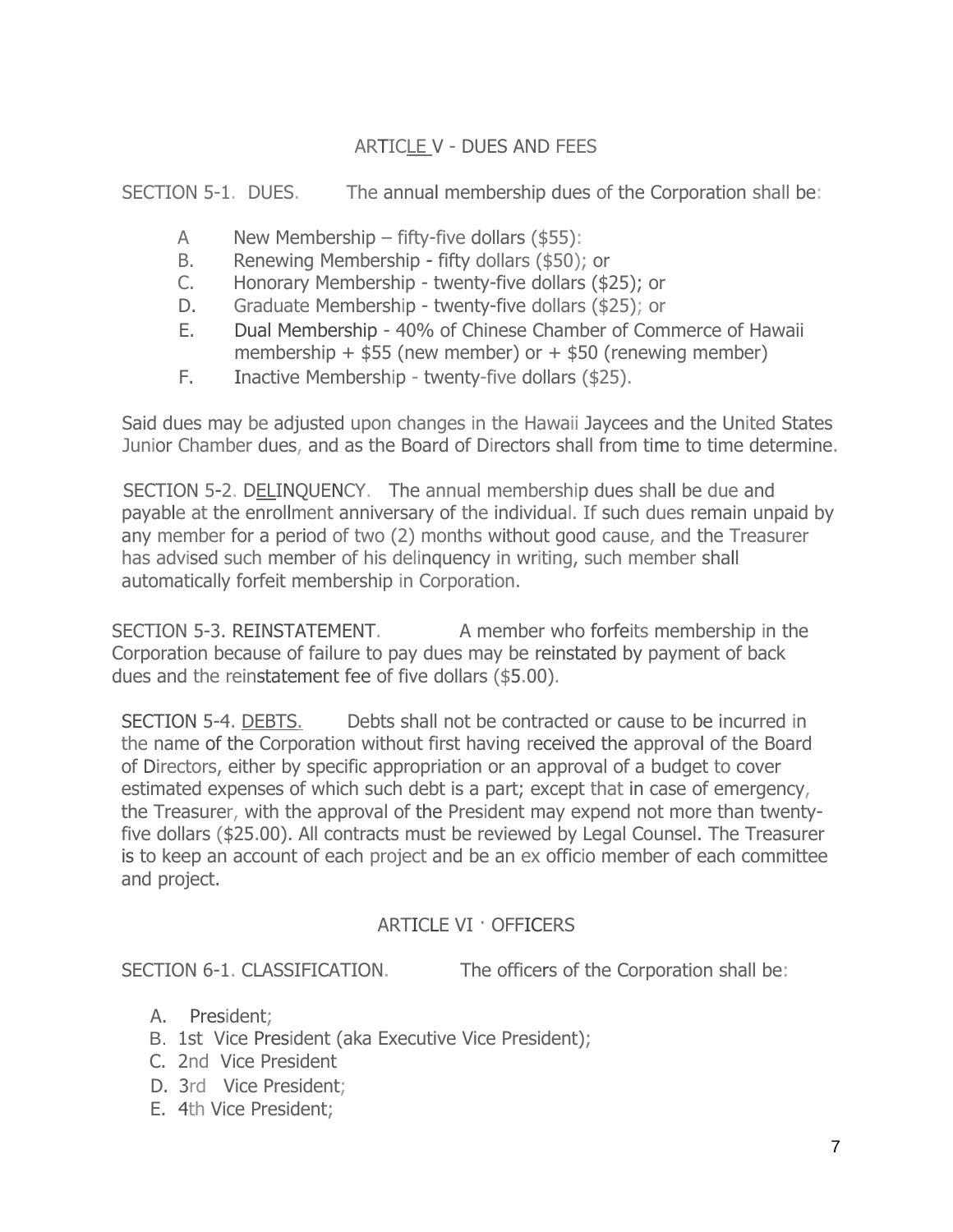- F. 5<sup>th</sup> Vice President;
- G. Recording Secretary;
- H. Communications Liaison;
- I. Treasurer;
- J. Legal Counsel (without vote); and
- K. Chaplain (without vote).
- L. Immediate Past President (without vote)

SECTION 6-2. QUALIFICATION. All officers, except for the Immediate Past President, shall be active members in the Corporation and shall not have reached forty-one (41) years of age on or before the commencement of their term.

SECTION 6-3. TENURE. All officers shall serve for a term of one (1) year, such term being coincidental with the Corporation's fiscal year (as stated in Article XIII), or until their successors are duly elected and qualified.

SECTION 6-4. DUTIES. The duties and powers of the officers of the Corporation shall be such as are by general usage indicated by the title of the respective office; except as may otherwise be specified in these Bylaws.

SECTION 6-5 . PRESIDENT.

- A. General Powers: the President shall:
	- 1. Be elected by majority votes cast by the active and life members at the annual election meeting. Besides being an active member, the President must have served a full term as an officer or director of the Corporation before the commencement of their term.
	- 2. Preside at all meetings of the Corporation and shall be an ex officio member of all committees.
	- 3. Require officers and directors to make regular or special reports at such times as the President may prescribe. Subject to the approval of the Executive Committee, shall annually appoint the chairman for standing and special committee or sub-committees of the Corporation.
	- 4. Be responsible for the affairs of the Corporation and shall execute and administer the policies of the Corporation as established by the membership, Board of Directors and Executive Committee.
- B. Specific Administrative Duties: the President shall: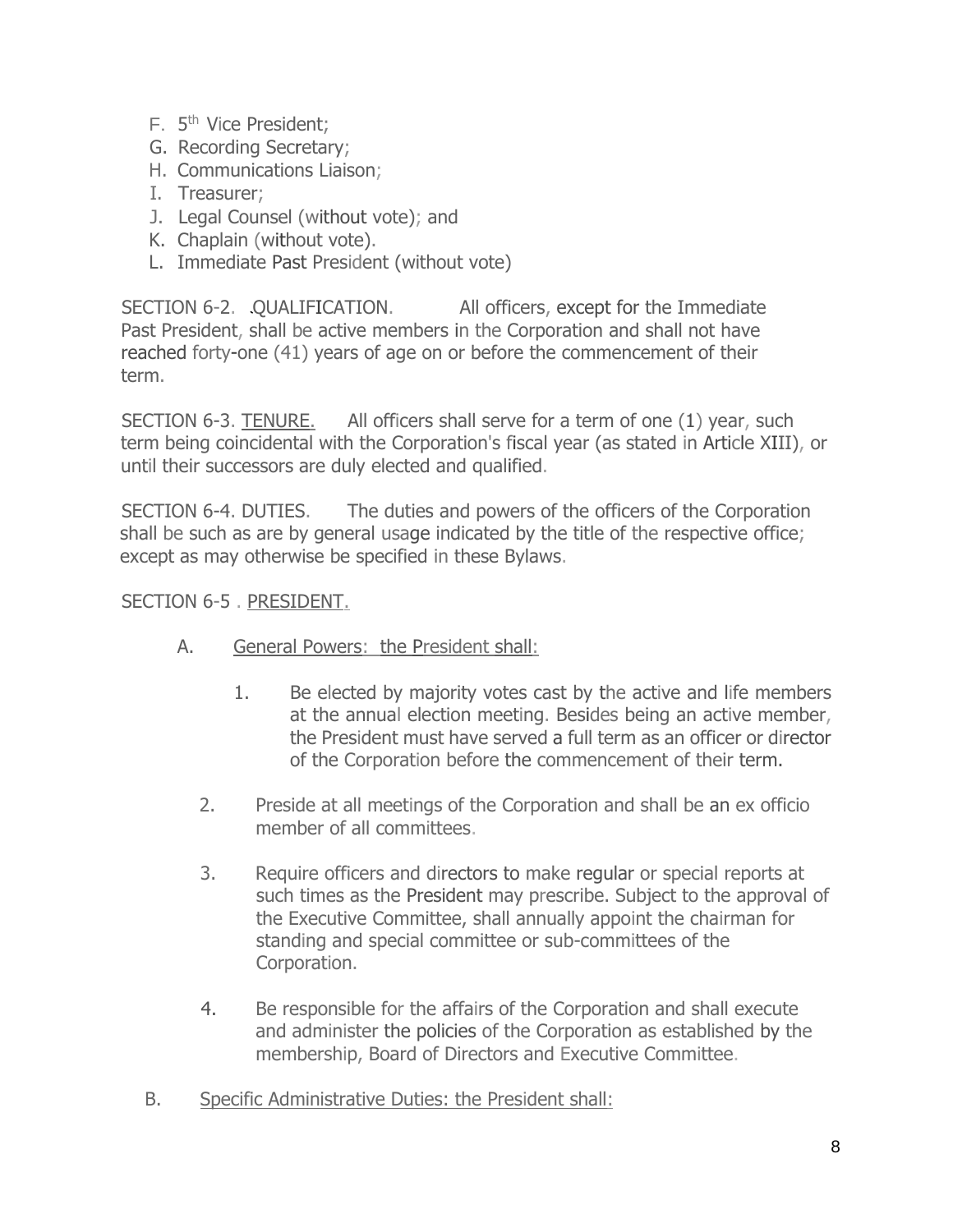- 1. As the chief executive officer of the Corporation, preside at all meetings of the Corporation.
- 2. Rule on the merits of any motion in accordance with *Robert's Rules* of Order (most recent edition).
- 3. Be an ex officio member of all committees.
- 4. Be responsible for the efficient operation of the Corporation and the welfare and best interests of its members.
- 5. Be responsible for the promotion of the public image and general demeanor of the Corporation and its members and shall represent the Corporation at official functions as a representative of the Corporation.
- 6. Delegate the actual supervisory administrative functions of the Corporation to the Vice Presidents and other appropriate executive officers of the Corporation.
- 7. Counter sign all disbursements of corporate funds.
- C. Limitation on Powers of President.
	- 1. The President shall not authorize any disbursements without the consent and approval of the Board of Directors, except that the President shall have full control and authority over the President's contingency fund as may be authorized in the approved budget.
	- 2. The President shall always act for and in the best interest of the Corporation and shall not utilize the office or powers for personal benefit, or shall be subject to impeachment in accordance with Section 7-11.

#### SECTION 6-6. VICE PRESIDENTS.

A. The Corporation shall have five (5) Vice Presidents who shall be elected as outlined in Article X.

B. In case of vacancy of the President's position or the President's permanent absence, the 1st Vice President will assume the duties of the President until the executive committee calls a special election and a new President is elected. If both offices are vacant, the Vice Presidents in descending order (2nd to 5th) shall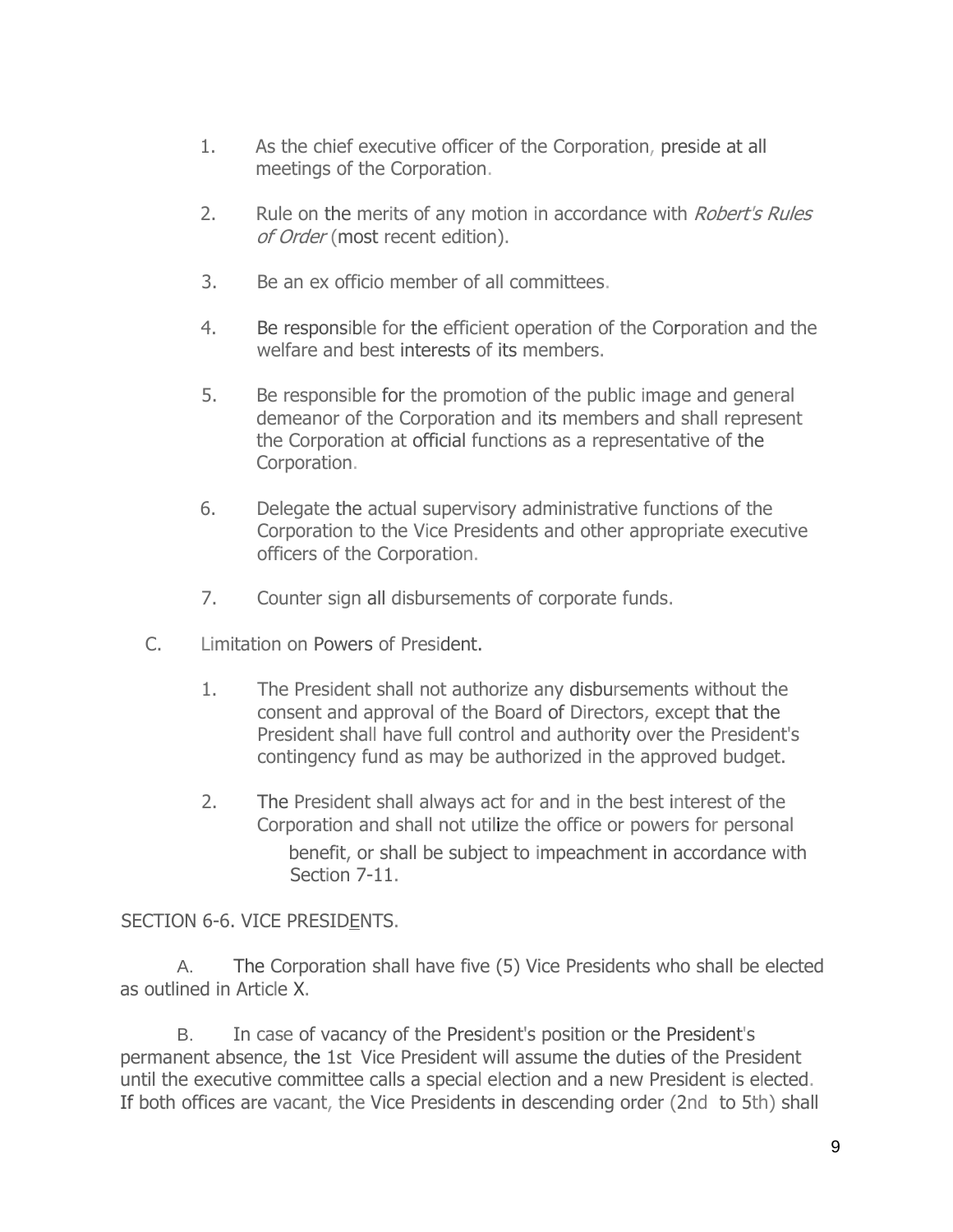succeed to the office.

C. The Vice Presidents shall execute the operations of the Corporation and shall carry out their respective committee assignments in the best interests of the Corporation. The Vice Presidents are directly responsible to the President.

D. Vice President Committee Assignments. Each Vice President shall be responsible for one of the following assigned committees:

- 1. Management
- 2. Community
- 3. Individual
- 4. International
- 5. Membership

Each Vice President shall be responsible to manage the directors assigned to the respective committee. Initial Vice President assignment shall be by agreement of Vice Presidents with the Incoming President having the final decision.

E. The First Vice President shall be designated Executive Vice President in addition to the specific committee assignment, and shall assist the President in the operation of the Corporation, with specific duties assigned by the President from time to time.

### SECTION 6-7. RECORDING SECRETARY.

A. The Corporation shall have **a** Recording Secretary who shall be elected by a majority of the votes cast by the active members at the annual election meeting of the Corporation.

B. The Recording Secretary shall keep or cause to be kept a record of all transactions of the Corporation and the minutes of all meetings of the Corporation.

C. The Recording Secretary shall be custodian of the record of the Corporation. The Recording Secretary shall perform such other duties as may be prescribed.

D. The Recording Secretary shall be custodian of these Bylaws. These Bylaws shall be made available for inspection at all General Membership and Board of Directors Meetings and upon request.

## SECTION 6-8. COMMUNICATIONS LIAISON.

A. The Corporation shall have a Communications Liaison who shall be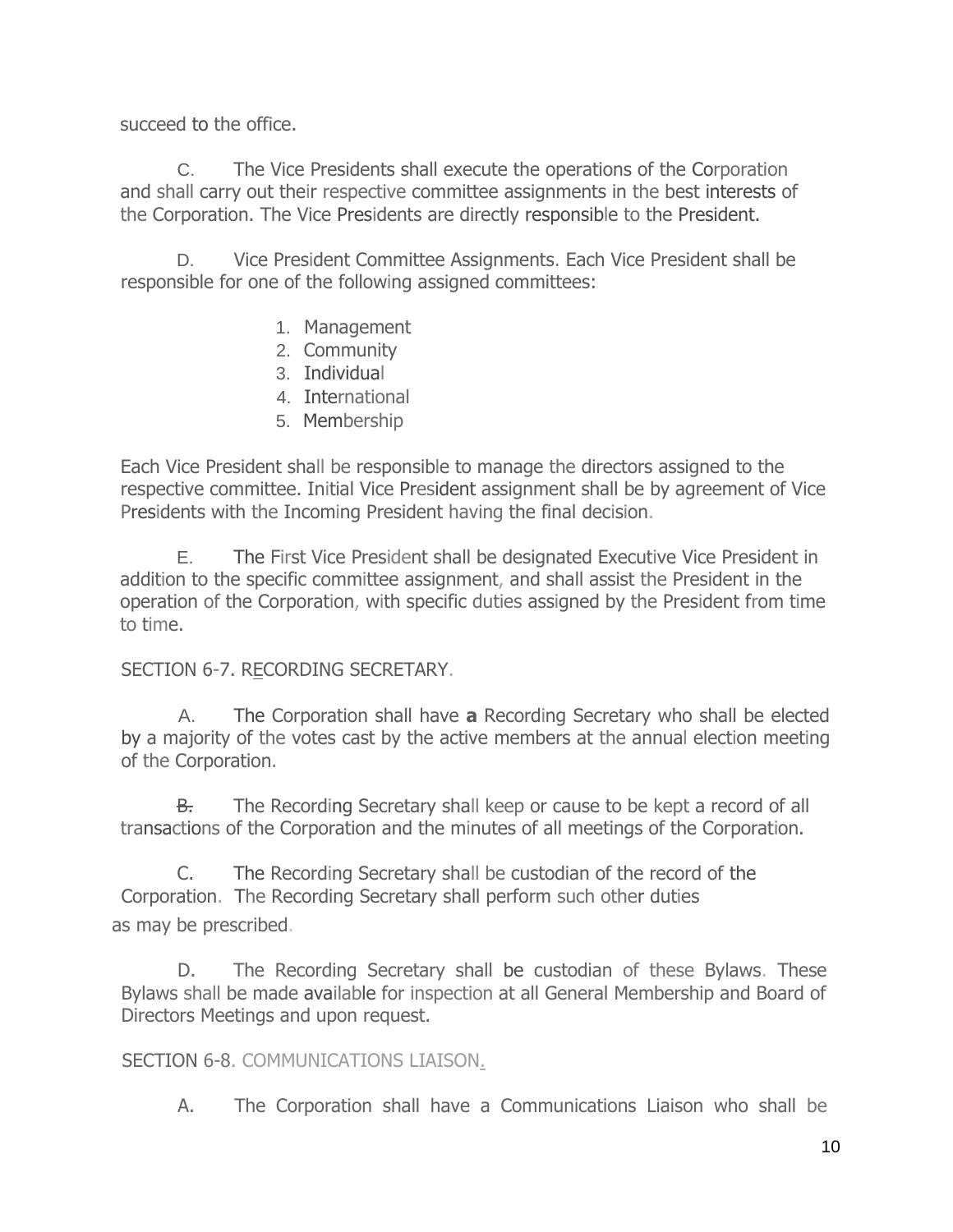elected by a majority of the votes cast by the active members at the annual election meeting the Corporation.

B. The Communications Liaison shall see that all notices of special interest of the Corporation are given as prescribed by law or these Bylaws. The Communications Liaison shall perform such other duties as may be prescribed.

C. The Communications Liaison shall be in charge of all external correspondence and communications as devised by the President and the distribution of notes of general interest.

D. The Communications Liaison shall maintain any websites, social media, etc. established by the Board of Directors.

## SECTION 6-9. TREASURER.

A. The Corporation shall have a Treasurer who shall be elected by majority of the votes cast by the active members at the annual election meeting to the Corporation.

- B. The Treasurer shall:
	- 1. Supervise the fiscal operation of the Corporation;
	- 2. Chair the finance committee;
	- 3. Periodically review the finance system and procedures of the Corporation and make recommendations to the Board of Directors;
	- 4. Be in charge of the collection of all delinquent accounts:
	- 5. Have charge and custody of and be responsible for all funds and securities of the Corporation and shall deposit the same into the Corporation's checking account(s) at a bank;
	- 6. Keep full and accurate books of accounting of the transactions and business;
	- 7. Deposit to the credit of the Corporation all funds of the Corporation in such banks or other depositories as shall be designated by the Board of Directors;
	- 8. Supervise and be responsible for the disbursement of the funds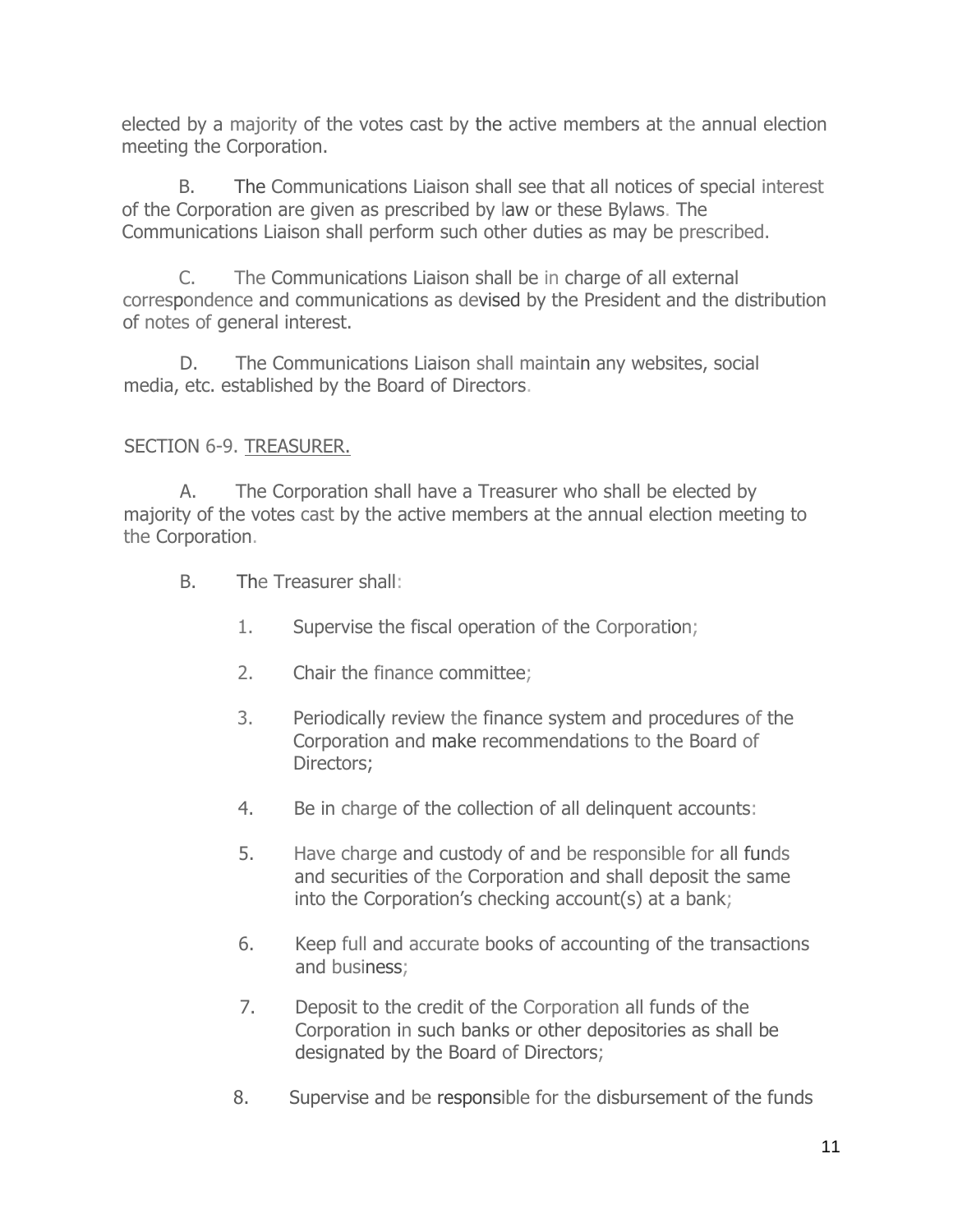of the Corporation in accordance with the approved budget or as directed by proper receipts and vouchers;

- 9. See that all expenditures are duly authorized and are evidenced by proper receipts and vouchers;
- 10. Receive all monies and funds paid to the Corporation and sign all receipts and vouchers and endorse for collection or deposit all notes, checks. and similar commercial instruments payable to the Corporation or its order,
- 11. Have full charge of the income and receipts of each project undertaken by the Corporation and shall give a full accounting of the same to the Board of Directors at the completion thereof;
- 12. Prepare and submit a written report verifying the financial condition of the Corporation at the meeting of the membership and the Board of Directors and at such other time upon the request of the President or Board of Directors which shall include an itemization of all disbursement and receipts since the last report;
- 13. Make and render to the proper governmental officials or agencies all exhibits, returns, and reports required by law; and
- 14. Perform such other duties as may be prescribed.

C. The books and accounts of the Corporation shall be open at all reasonable times for inspection by any member of the Corporation, and may be subject to annual audit by an auditor selected by the Board of Directors.

### SECTION 6-10. LEGAL COUNSEL.

A. The Corporation shall have a Legal Counsel who shall be appointed by the President with the approval of the Board of Directors.

B. Legal Counsel shall render such legal advice and assistance and shall be in charge of all such legal work as the business of the Corporation may require. In addition, Legal Counsel shall serve as Corporation's parliamentarian.

C. If the President is unable to find a qualified candidate, a Legal Advisor may be appointed in lieu of a Legal Counsel. The Legal Advisor shall also be approved by a majority of the Board of Directors.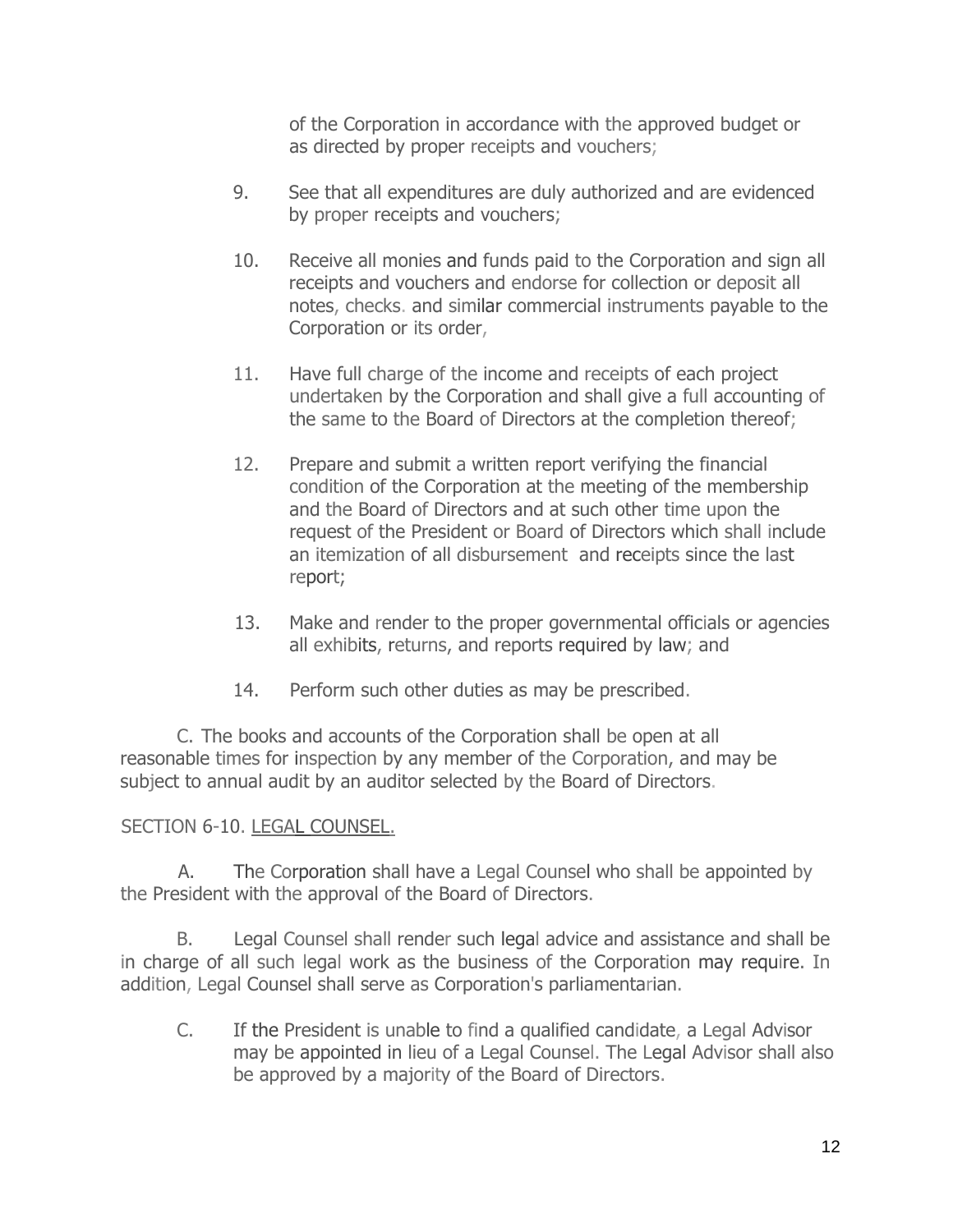### SECTION 6-11. CHAPLAIN

A. The Corporation may have a chaplain who shall be appointed by the President with the approval of the Board of Directors.

B. The Chaplain shall be in charge of all religious programs of the Corporation and shall formulate and promote all religious programs and activities.

SECTION 6-12. IMMEDIATE PAST PRESIDENT. The Immediate Past President shall be a voting member of the Board of Directors, and shall be available for advice and counsel to the officers and directors of the Corporation.

## ARTICLE VII - BOARD OF DIRECTORS

SECTION 7-1. COMPOSITION. The control of the Corporation shall be vested in the Board of Directors, which shall consist of:

- A. President;
- 8. 1st Vice President (aka Executive Vice President):
- C. 2<sup>nd</sup> Vice President
- D. 3rd Vice President;
- E. 4th Vice President;
- F. 5th Vice President:
- G. Recording Secretary;
- H. Communications Liaison;
- I. Treasurer;
- J. Legal Counsel (without vote):
- K. Chaplain (without vote).
- L. Immediate Past President (without vote); and
- M. Directors, the number of which is determined by section 7-12, supra.

SECTION 7-2. POWERS. The Board of Directors shall have general control and management of the property and business affairs of the Corporation. It shall have the power to remove any officer, agent, or employee at any time for cause. In addition to the powers and authorities expressly conferred upon it by these Bylaws, the Board of Directors may exercise all powers of the Corporation and do all such lawful acts and things as are noted by the articles of incorporation or by these Bylaws.

SECTION 7-3. QUALIFICATION. An elected Director shall be an active member of the Corporation and shall not have reached forty-one (41) years of age on or before the commencement of their term.

SECTION 7-4. TENURE. An elected Director shall serve for a term of one (1) year, such term being coincidental with the Corporation's fiscal year (as stated in Article XIII), or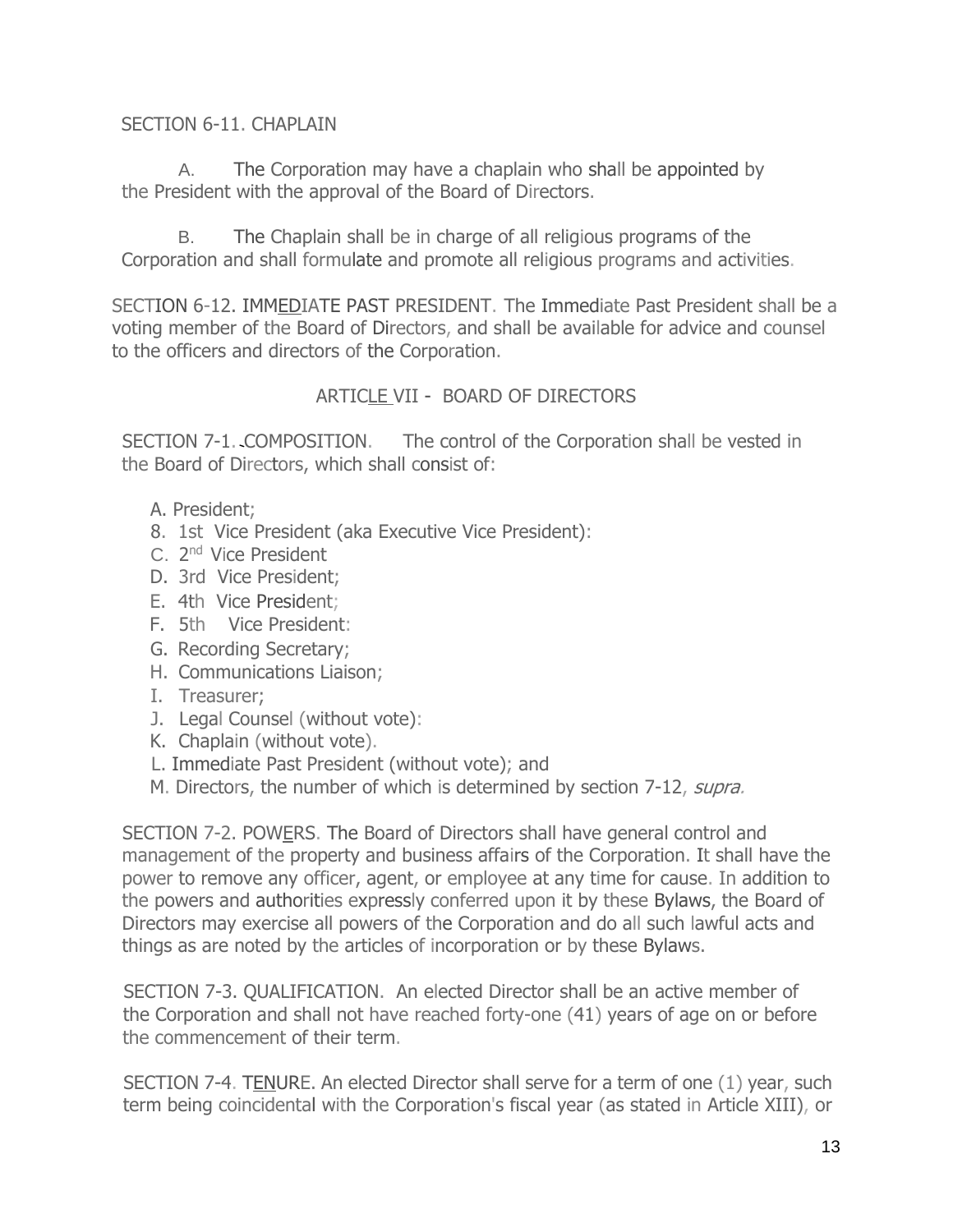until a successor is duly elected and qualified.

SECTION 7-5. VACANCY. In case of any vacancy occurring in the office of the Board of Directors, through death, resignation. disqualification, removal or other cause, the President may, with the approval of the remaining members of the Board of Directors, appoint a successor to hold the office for the unexpired term thereof.

SECTION 7-6. REGULAR BOARD MEETINGS. Regular Board of Directors meetings shall be held once a month at such time and place as the Board of Directors may determine. Notice of such meeting shall be given at least three (3) days before the date of such meeting by the Communications Liaison or such other person as may be designated by the President.

SECTION 7-7. SPECIAL BOARD MEETINGS. Special Board Meetings may be called by the President at such time and place as the President may designate or upon written request of four (4) Board members. Special Board Meetings may also be conducted online.

SECTION 7-8. QUORUM. Fifty percent (50%) +1 of the voting members of the Board of Directors shall constitute a quorum at all Board Meetings. There shall be no voting by proxy.

SECTION 7-9. INATTENDANCE AT BOARD MEETINGS. Failure of a voting member of the Board of Directors to attend three (3) unexcused regular Board Meetings during the fiscal year shall be dropped automatically as a member of the Board unless said Board Member shall have missed said meeting for any of the following reasons:

- A. Sickness;
- B. Absence from the Island of Oahu;
- C. Military service;
- D. Death in the immediate family; or

E. Any other valid reasons which the Board of Directors may approve from time to time.

### SECTION 7-10. DIRECTORS.

A. The Directors shall be responsible for the selection of project chairpersons.

B. They shall be responsible for the carrying out of projects or the respective committees.

SECTION 7-11. IMPEACHMENT. The Board of Directors may remove any officer or director of the Corporation from office for good cause shown by a two-thirds (2/3) vote of a quorum of the Board; which vote shall be by secret written ballot. Before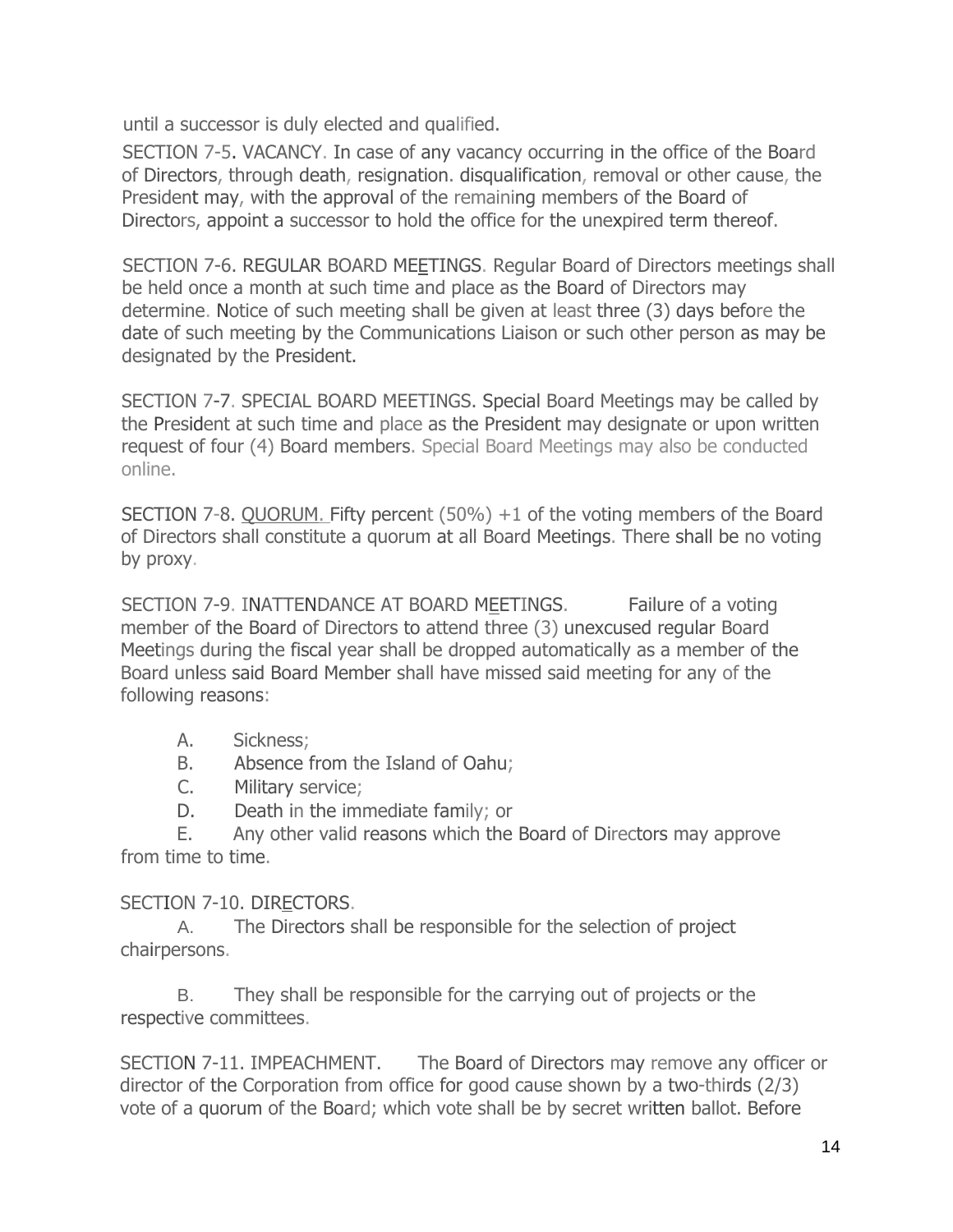such action shall be taken, notice containing a copy of the charges shall be served upon the officer in person or by registered mail, at least twenty (20) days prior to the date of the Board of Directors propose to act upon such charges. The member shall be allowed to appear before the Board of Directors to defend against any charges.

SECTION 7-12. NUMBER OF DIRECTORS. There shall a maximum of twelve directors.

## ARTICLE VIII - EXECUTIVE COMMITTEE

SECTION 8-1. COMPOSITION. There shall be an Executive Committee which shall consist of the following members:

- A. President;
- B. Vice Presidents (5);
- C. Recording Secretary;
- D. Communications Liaison;
- E. Treasurer;
- F. Legal Counsel; and
- G. Immediate Past President.

SECTION 8-2. POWERS. The Executive Committee shall serve as an advisor to the President and shall render such assistance to the President as may be necessary in matters concerning the administrative affairs of the Corporation. It may exercise all such powers of the management of the business affairs of the Corporation. It shall not, however have the powers to formulate public policy of the Corporation or over the fiscal affairs of the Corporation, except as such power that may be specifically delegated by the Board of Directors, and it shall be at all times subject to limitations upon its powers imposed by the Board of Directors.

SECTION 8-3. MEETINGS. The Executive Committee shall meet at such times and places upon call of the President or upon call by a majority of its voting members.

SECTION 8-4. QUORUM. Fifty percent  $(50%) + 1$  of the voting members of the Executive Committee shall constitute a quorum at all Executive Committee meetings.

## ARTICLE IX - COMMITTEES

SECTION 9-1. GENERAL. The Board of Directors may create such committees as may be deemed necessary or proper in the fulfillment of the objects and purposes of the Corporation. Except as otherwise provided in these Bylaws, the President, with the consent of the Board of Directors, shall appoint, and may remove, the chairperson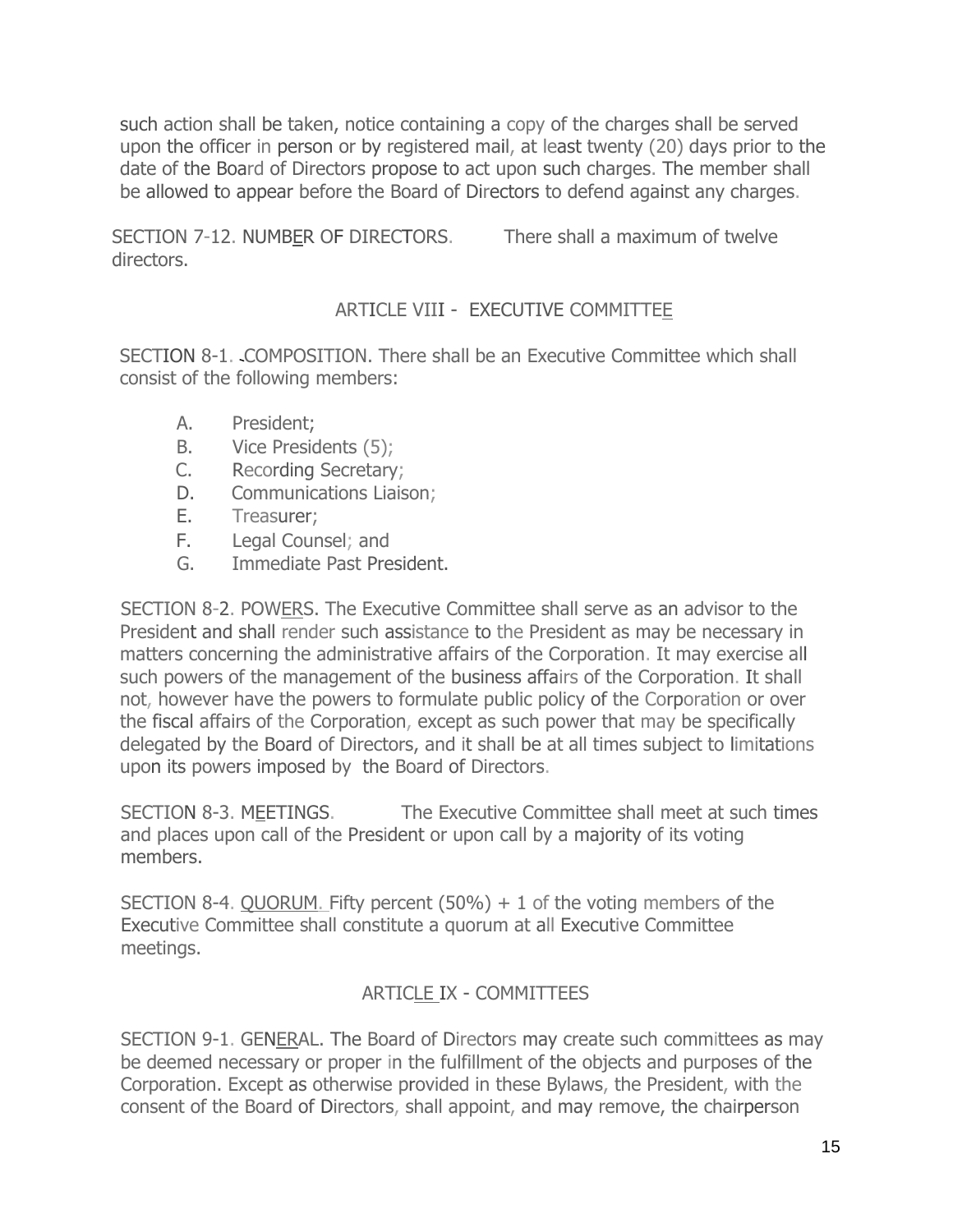and member of each committee.

SECTION 9-2. STANDING AND SPECIAL COMMITTEES. The Corporation shall have four (4) standing committees, and as many Special Committees as the Board of Directors shall determine for the fiscal year corresponding with their term. Special Committees shall not continue into the following fiscal year unless specifically approved by the succeeding Board of Directors. The Standing Committees shall be as follows:

- A. Finance Committee
- B. Bylaws Review Committee
- C. Long Range Planning Committee
- D. Healthy Baby Contest Steering Committee

SECTION 9-3. FINANCE COMMITTEE. There shall be a Finance Committee with the Treasurer as chairperson. The Finance Committee shall prepare the budget for the Corporation and submit the same to the Board of Directors for adoption, revision or other necessary action. It shall, from time to time, review the budget and advise and make recommendations to the Board of Directors.

SECTION 9-4. BYLAWS REVIEW COMMITTEE. There shall be a Bylaws Review Committee with the Immediate Past President as committee chairperson. If the Immediate Past President is unable to serve as chair, the President may appoint a member of the Executive Committee as the committee chair. The Committee shall consist of:

- A. Immediate Past President:
- B. President;
- C. 1st Vice President (aka Executive Vice President);
- D. Recording Secretary;
- E. Legal Counsel; and
- F. Any Interested Active Members.

The Bylaw Review Committee shall meet as needed with seven (7) days prior written notice to the General Membership. The Committee shall review the Bylaws and make recommendations to the Board of Directors.

SECTION 9-5 LONG RANGE PLANNING COMMITTEE. There shall be a Long Range Planning Committee with the Immediate Past President as chairperson. If the Immediate Past President is unable to serve as chair, the President shall appoint a replacement to be chosen from the ranks of past Presidents. The Long Range Planning Committee shall consist of:

- A. Immediate Past President:
- B. President;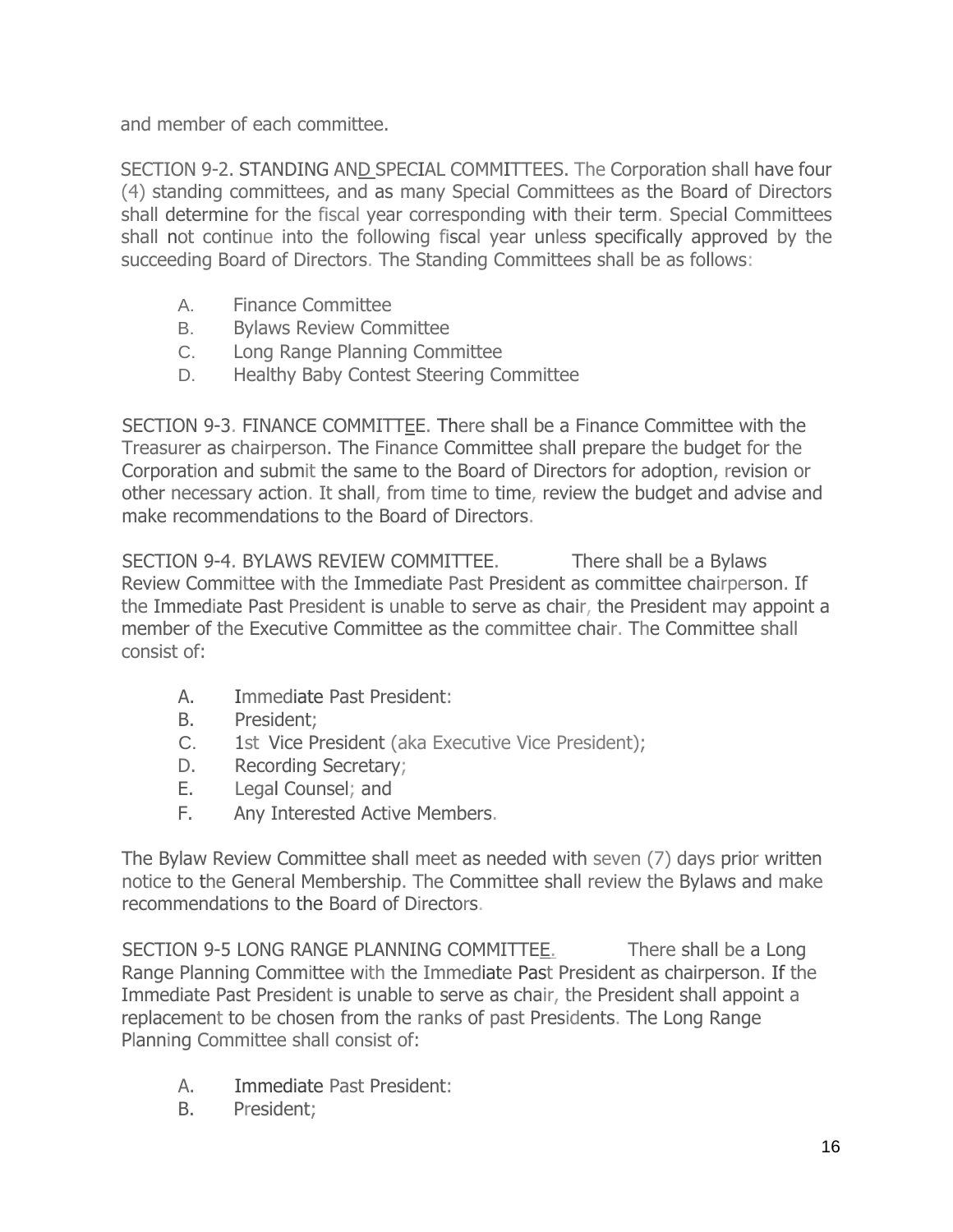- C. Past Presidents (3); and
- D. Any interested active members.

The Long Range Planning Committee shall meet as needed to review and make recommendations for the future operations of the Corporation to the General Membership at its annual election meeting.

## SECTION 9-6. HEALTHY BABY CONTEST STEERING COMMITTEE

A. There shall be a Healthy Baby Contest Steering Committee for the purpose of perpetuating the community activities of the chapter while providing a transparent process and oversight function of its operations. The Immediate Past President shall serve as chairperson of this committee. If Immediate Past President is unable to serve as chair, the President shall appoint a replacement to be chosen from the ranks of past Presidents to chair the committee. The Healthy Baby Contest Steering Committee shall consist of:

- 1. Immediate Past President;
- 2. Treasurer
- 3. Immediate Past Project Chairperson

4. Three (3) appointed any interested active members (President serves as ex-officio member of all committees)

### ARTICLE X - ELECTIONS

SECTION 10-1. ELECTION MEETING. The annual election meeting of the Corporation shall be held in the month of November each year.

SECTION 10-2. NOMINATION COMMITTEE. At least five (5) weeks prior to the annual election meeting, the President may appoint a Nomination committee Chairperson who shall in turn select two (2) additional active members for the committee. The nomination committee members shall not be candidates for any office at the time of the appointment.

### SECTION 10-3. DUTIES OF THE NOMINATION COMMITTEE

A. The Nomination Committee shall examine the qualifications and place in nomination the names of the candidates for the elected offices. Subject to the consent of the nominees, infra, active members may make additional nominations from the floor at the Annual Election Meeting.

B. The Nomination Committee shall not less than twenty-one (21) calendar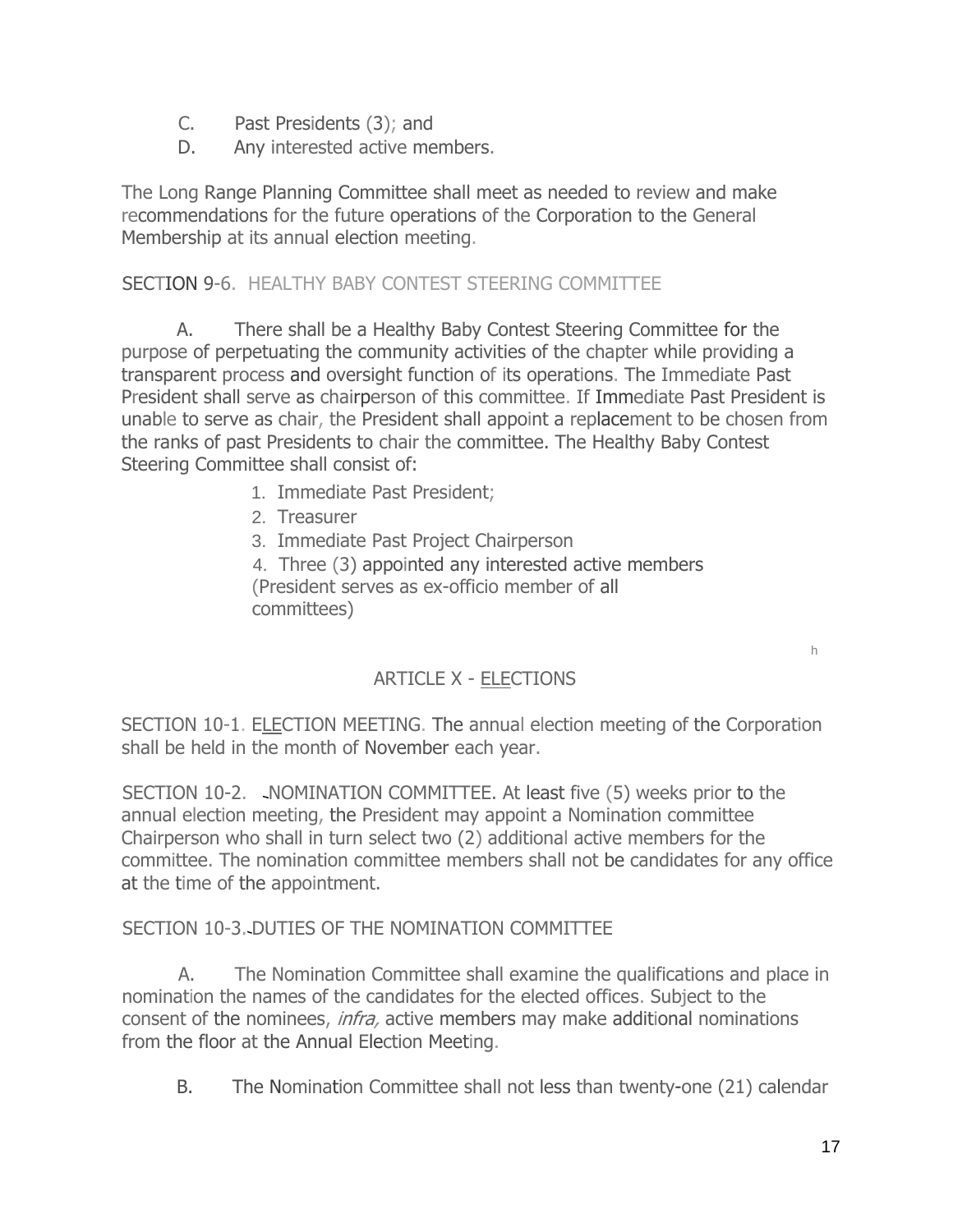days prior to the date of the election, file with the Recording Secretary the names of the nominee and the office for which they have been nominated, together with the following information of each nominee:

1. Name of candidate;

2. Business, occupation or profession:

3. Length of time in the Corporation or other similar local Jaycee chapter(s);

- 4. Directorships held; and
- 5. Offices and position held.

C. The Communications Liaison shall, not less than ten (10) days prior to the date of elections, send written notice to the members.

SECTION 10-4. VOTING. Only active and life members present as of the last day of the month prior to the Annual Election Meeting shall be eligible to vote. Voting shall be by secret, written ballot.

SECTION 10-5. ELECTION COMMITTEE. There shall be an Election Committee with the Immediate Past President as chairperson. If the Immediate Past President is not available, the most immediate past President shall be the chairperson. The chairperson shall appoint an election committee of two (2) members who are not candidates for election to take charge of balloting and other matters at the time of election. The election committee shall have the duty of formulating and publishing election rules and regulations and shall have the power to enforce said rules and regulations.

SECTION 10 - 6 . ORDER. The election shall be conducted in the following order:

- A President;
- B. Vice President (5);
- C. Recording Secretary:
- D. Corresponding Secretary;
- E. Treasurer; and
- F. Directors (up to 12).

SECTION 10-7. RESULTS. Candidates receiving the highest majority of the votes cast shall be deemed elected.

A. In case of a tied vote, a runoff election shall be held immediately.

B. In case of a dispute or request for recount, the Election Committee shall conduct a verification or recount of the ballots. The nominees will not be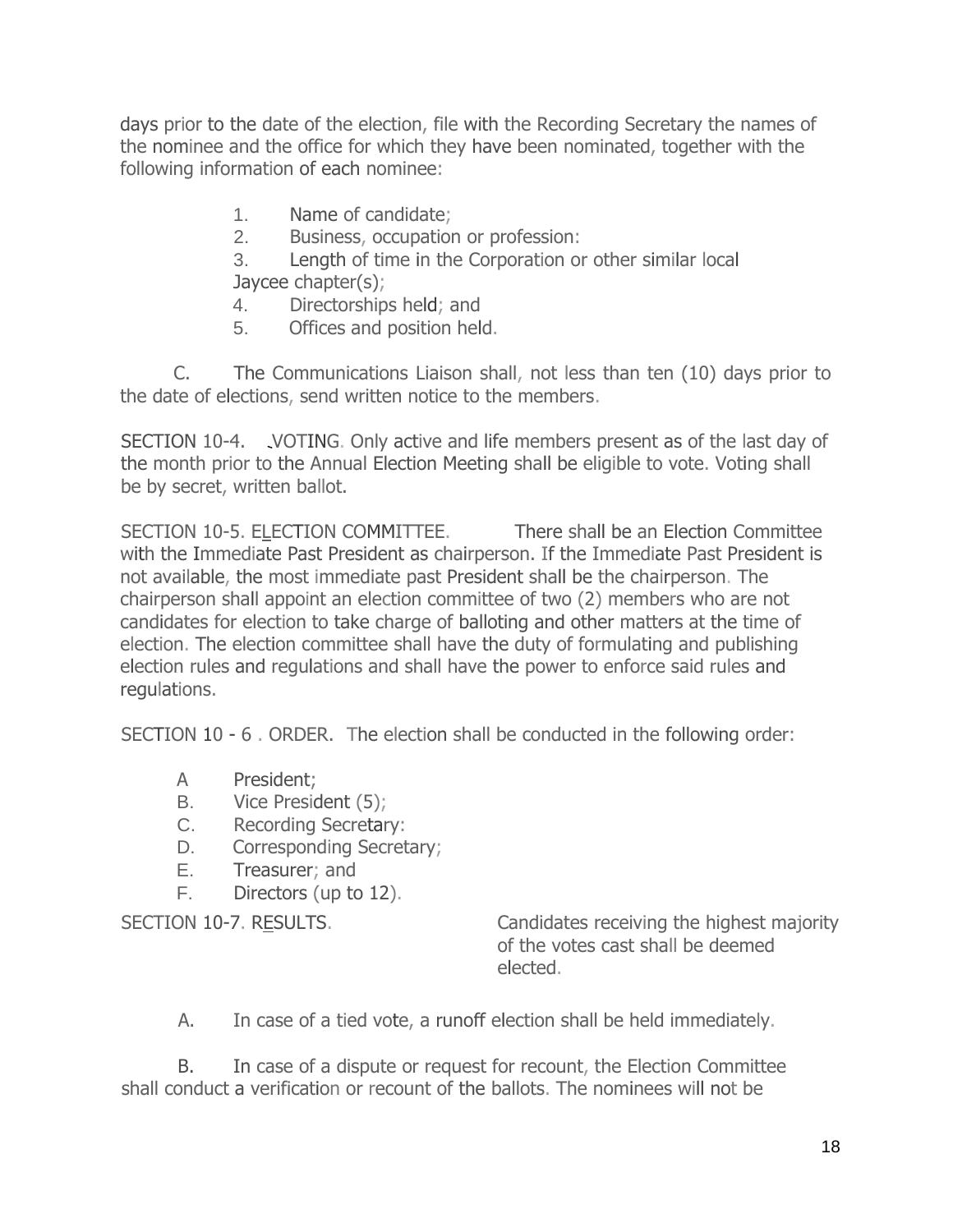allowed access to the ballots at any time. The Election Committee Chairperson's decision shall be considered binding.

C. With regard to the election of Vice Presidents, to rank the Vice presidents as required for the succession of the President, members shall cast ranked ballot designating  $1 \cdot 1$  through 5th Vice president but cannot cast more than one vote per candidate.

In tallying the ballot, one shall give 5 points for 1st Vice President vote, 4 point for 2nd Vice President vote, 3 points for 3rd Vice President Votes, 2 points for 4th Vice President vote, and 1 point for 5th Vice President vote. The 5 Vice Presidential candidates with the highest number of points shall be deemed elected.

The succession order for elected Vice President will be based upon the number of points received for each candidates; the elected Vice Presidents shall be ranked 1st through 5th in the descending order of the number of points each candidates received.

In the event of a tie, another ranked ballot shall be cast between tied positions to break the tie.

SECTION 10-8. CONSENT. To be nominated as an officer or director of the Corporation, the nominee must consent to such nomination. In no case shall a nomination be without the consent of the nominee. Consent shall be evidenced by one of the following:

A. Actual consent in writing by the nominee and in the possession of the nomination committee before 5:00 p.m. on the day immediately preceding the elections;

B. Actual consent by the nominee in person at the elections; or

*C.* Deemed consent if the nominee does not withdraw their nomination after publication of the list of nominees as described in Section 10-3. *supra.* 

## ARTICLE XI - ANNUAL STATE CONVENTION

SECTION 11-1. DELEGATES. The outgoing President shall lead the delegation to the annual state convention. The outgoing and the incoming President shall select all delegates, including alternates, to represent the Corporation at the annual state convention based upon the merit system incentive program. The outgoing President, the incoming President, and the incoming Vice Presidents shall automatically be delegates. In selecting the remaining delegates, preference shall be given in this order: State program manager, state chairman and those members who are competing in the state competition at the convention. The delegation shall be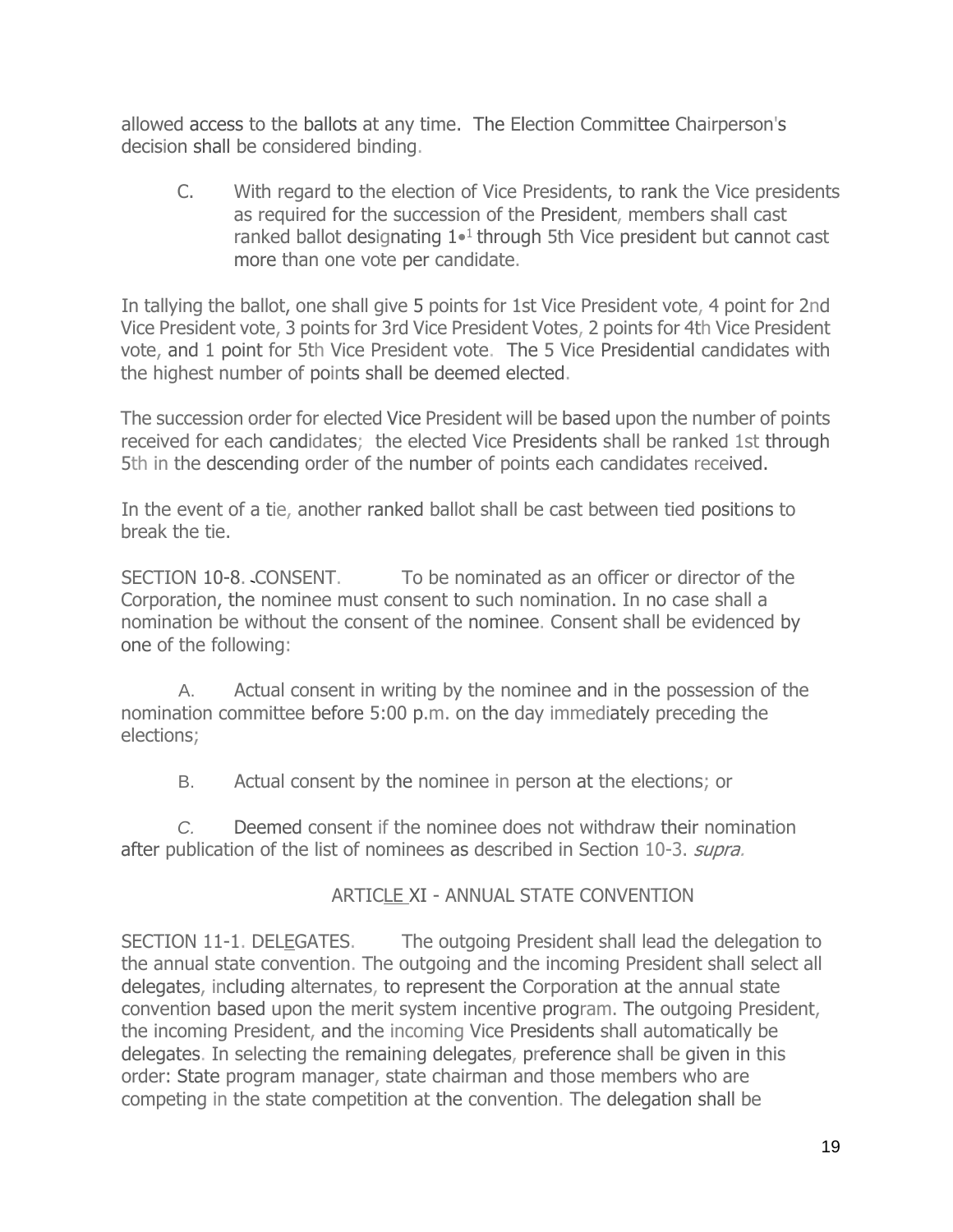composed of at least two (2) members from the general membership.

SECTION 11-2. EXPENSES. The Corporation may pay the registration fee of the duly qualified and/or alternate delegates to the annual state convention.

### ARTICLE XII - STATE BOARD MEETING

SECTION 12-1. REPARATION. The President and appointees shall represent the Corporation at all State Board of Directors meetings.

SECTION 12-2. EXPENSES. The Corporation may pay the registration fee of the State directors and State program manager from the Corporation.

ARTICLE XIII - FISCAL YEAR

The fiscal year of the Corporation shall begin January 1 of each year and end on December 31 of the same year.

### ARTICLE XIV – INSIGNIA

SECTION 14-2. INSIGNIA. The dragon shall be the official insignia of the Corporation.

### ARTICLE XV - RULES OF PROCEDURE

SECTION 15-1. ROBERT'S RULES OF ORDER. In the absence of specified rules, *Robert's Rules of Order* (most recent edition) shall govern the deliberations of the members and directors.

SECTION 15-2. AVAILABILITY OF BYLAWS. These Bylaws shall be available for inspection at all General Membership and Board of Directors' Meetings. A copy of these Bylaws shall be made available by the Recording Secretary at the annual election meeting or upon request.

#### ARTICLE XVI - AMENDMENT

These Bylaws may be altered, amended, or repealed, and new Bylaws may be adopted by a majority of the active members present al any regular meeting or at any special meeting, if at least two days written notice is given of intention to alter, amend or repeal or to adopt new Bylaws at such meeting.

### ARTICLE XVII CONFLICT WITH BYLAWS

Wherein these Bylaws or any provisions thereof are in conflict with the Bylaws of the Hawaii Jaycees; U.S. Junior Chamber; or JCI, these Bylaws shall be